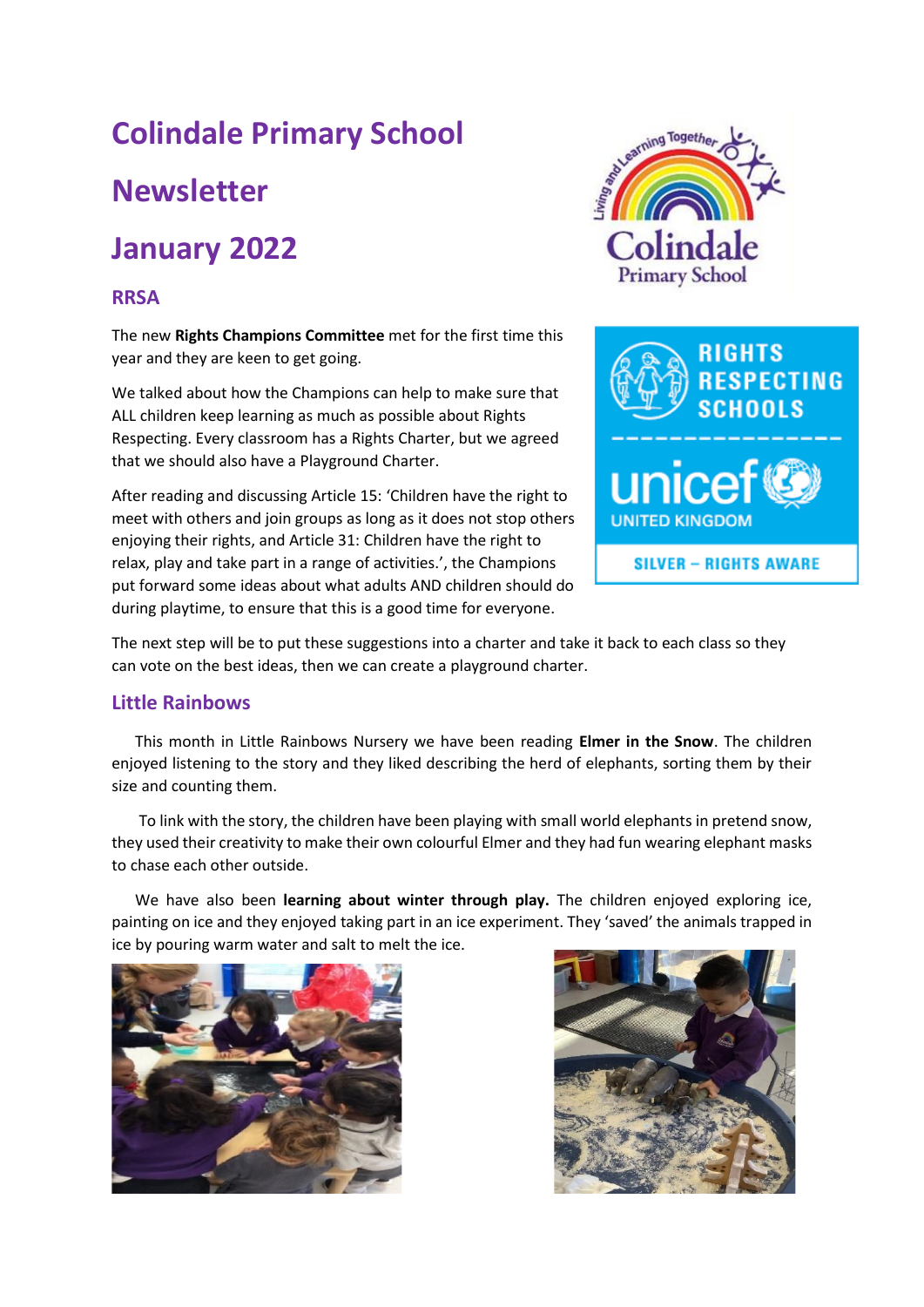We also focused on sharing and being kind to our friends with the help of our new friend Gentle George, a cute and soft teddy bear. **Gentle George** taught the children what hands are used for: hands are used to hold a paintbrush to paint; a cup to drink; a car to play with; or we use our hands to hug our family and friends. Gentle George was very liked by the children. They played with him, cuddled him, they even took him out in the garden to find wiggly worms with him. And they will take him home in the following weeks so they can build some more beautiful memories together.





#### **Nursery**

Children in nursery have been working hard and having lots of fun.

The recent spell of cold weather allowed us to carry out **investigations with frost and ice**. Haider used two blocks to make his own ice skates to slide around on the slippery floor….'I'm skating!'

A'isha and Farron had great fun painting the ice cubes then using the cubes to make marks on paper. They then decided to wrap each cube in paper, 'to stop it melting'.

We checked the cubes at the end of the session, and some were still solid.



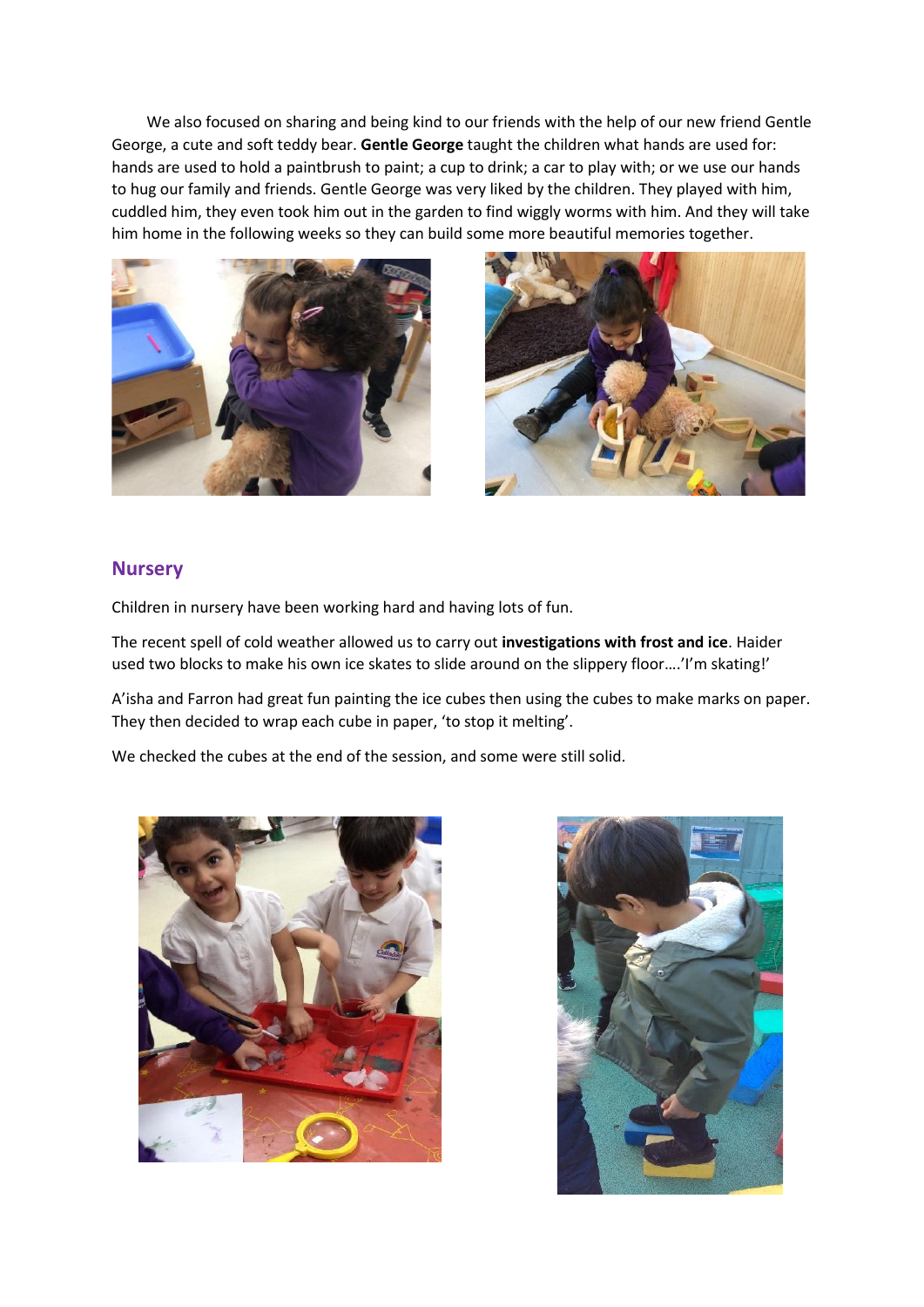Najma is wondering what has happened to the ice cubes left outside. She said, 'They have melted in the sun!'

Mark making in the frost was very popular – using fingers, scrapers and even twigs. Some children wrote the first letter of their name and numbers.



### **Year 1**

The children in Year 1 came back after the Christmas Holidays excited and ready to learn! During January they have been busy across the curriculum. In science they have been **thinking about materials** and which would be the best to make a boat from. They investigated materials, thought about which ones would be waterproof, made their boats, and then tested them to see which would float and which would sink!

They have also been **developing their maths knowledge** by using place value grids, Dienes, working on numbers up to 100, and learning the more than, less than, and equal signs. Their teachers have been very impressed with how well they have learnt and how much they have enjoyed their maths!